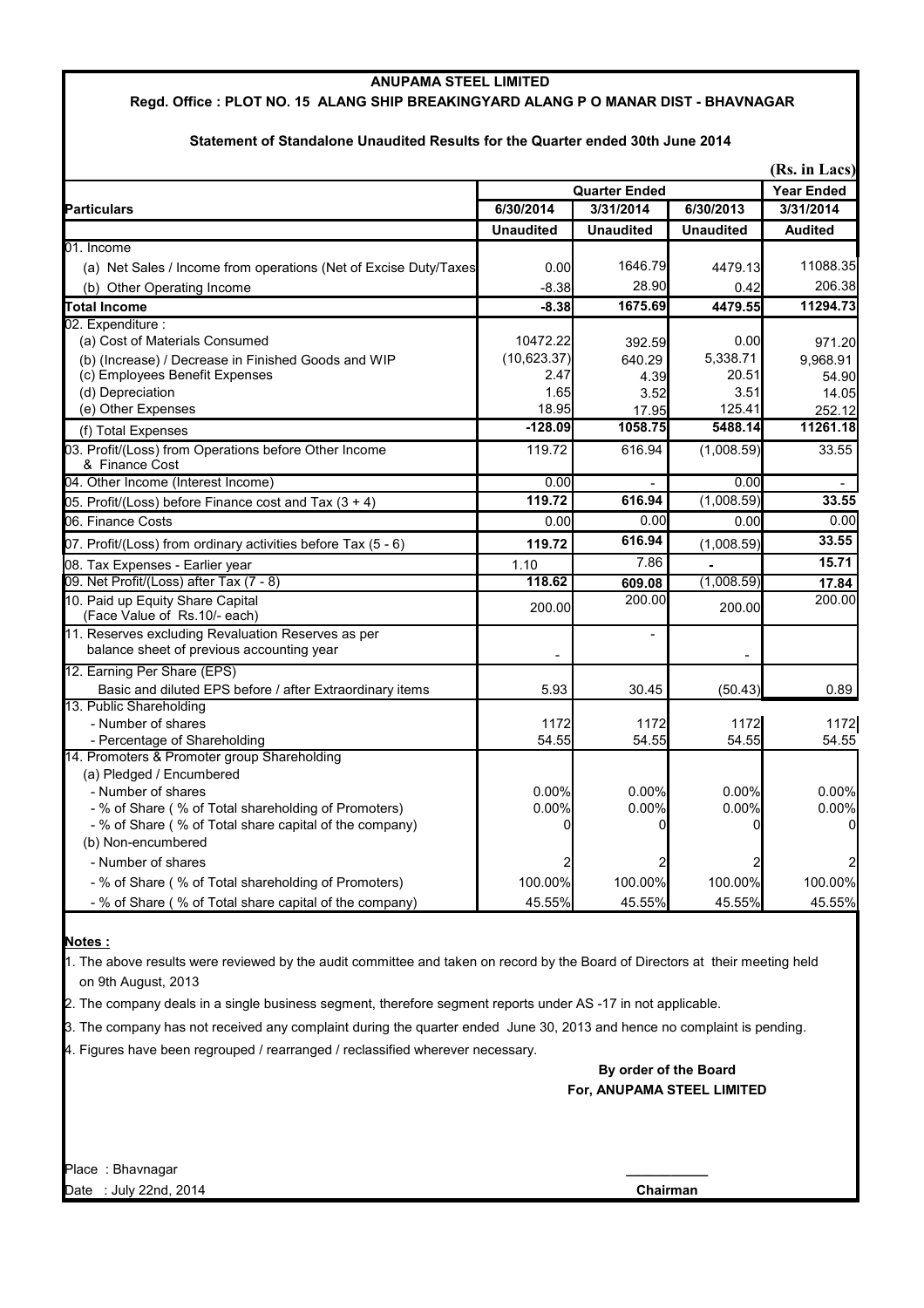#### **ANUPAMA STEEL LIMITED**

#### **Regd. Office : PLOT NO. 15 ALANG SHIP BREAKINGYARD ALANG P O MANAR DIST - BHAVNAGAR**

**CIN: L27310GJ1980PLC004096**

 **Phone No: (02842)-**235239-235739 **E-mail:**anupamasteel15@gmail.com**, Website:** anupamasteel.com

#### **UNAUDITED FINANCIAL RESULTS FOR THE QUARTER AND HALF YEAR ENDED 30TH SEPTEMBER 2015**

|                                                                                                 |                      |                  |                  |                        |                  | (Rs. in Lacs)     |
|-------------------------------------------------------------------------------------------------|----------------------|------------------|------------------|------------------------|------------------|-------------------|
|                                                                                                 | <b>Quarter Ended</b> |                  |                  | <b>Half Year Ended</b> |                  | <b>Year Ended</b> |
| Particulars                                                                                     | 9/30/2015            | 6/30/2014        | 9/30/2014        | 9/30/2015              | 9/30/2014        | 3/31/2015         |
|                                                                                                 | <b>Unaudited</b>     | <b>Unaudited</b> | <b>Unaudited</b> | <b>Unaudited</b>       | <b>Unaudited</b> | <b>Audited</b>    |
| 01. Income                                                                                      |                      |                  |                  |                        |                  |                   |
| (a) Net Sales / Income from operations (Net of Excise Duty/Taxes)                               | 370.18               | 0.00             | 9605.98          | 906.15                 | 9605.98          | 14587.73          |
| (b) Other Operating Income                                                                      | 26.33                | $-8.38$          | $-26.01$         | 342.21                 | $-34.38$         | 1393.27           |
| <b>Total Income</b>                                                                             | 396.51               | $-8.38$          | 9579.97          | 1248.36                | 9571.60          | 15981.00          |
| 02. Expenditure :                                                                               |                      |                  |                  |                        |                  |                   |
| (a) Cost of Materials Consumed                                                                  | 890.96               | 10472.22         | 4307.75          | 970.05                 | 14.779.97        | 16115.22          |
| (b) (Increase) / Decrease in Finished Goods and WIP                                             | $-700.02$            | (10,623.37)      | 6,220.60         | $-259.95$              | (4,402.77)       | $-406.49$         |
| (c) Employees Benefit Expenses                                                                  | 6.87                 | 2.47             | 5.19             | 12.29                  | 7.65             | 47.57             |
| (d) Depreciation                                                                                | 1.65                 | 1.65             | 1.65             | 3.30                   | 3.30             | 6.59              |
| (e) Other Expenses                                                                              | 2.05                 | 18.95            | 45.85            | 808.53                 | 64.80            | 190.62            |
| (f) Total Expenses                                                                              | 201.51               | $-128.09$        | 10581.03         | 1534.22                | 10452.95         | 15953.51          |
| 03. Profit/(Loss) from Operations before Other Income<br>& Finance Cost                         | 195.00               | 119.72           | (1.001.06)       | (285.86)               | (881.35)         | 27.49             |
| 04. Other Income (Interest Income)                                                              | 0.00                 | 0.00             | 0.00             |                        |                  | 0.00              |
| 05. Profit/(Loss) before Finance cost and Tax (3 + 4)                                           | 195.00               | 119.72           | (1,001.06)       | (285.86)               | (881.35)         | 27.49             |
| 06. Finance Costs                                                                               | 0.00                 | 0.00             | 0.00             | 0.00                   | 0.00             | 0.00              |
| 07. Profit/(Loss) from ordinary activities before Tax (5 - 6)                                   | 195.00               | 119.72           | (1,001.06)       | (285.86)               | (881.35)         | 27.49             |
| 08. Tax Expenses - Earlier year                                                                 |                      | 1.10             |                  |                        | 1.10             | 21.79             |
| 09. Net Profit/(Loss) after Tax (7 - 8)                                                         | 195.00               | 118.62           | (1,001.06)       | (285.86)               | (882.45)         | 5.70              |
| 10. Paid up Equity Share Capital<br>(Face Value of Rs.10/- each)                                | 200.00               | 200.00           | 200.00           | 200.00                 | 200.00           | 200.00            |
| 11. Reserves excluding Revaluation Reserves as per<br>balance sheet of previous accounting year |                      |                  |                  |                        |                  |                   |
| 12. Earning Per Share (EPS)                                                                     |                      |                  |                  |                        |                  |                   |
| Basic and diluted EPS before / after Extraordinary items                                        | 9.75                 | 5.93             | (50.05)          | (14.29)                | (44.12)          | 0.29              |
| 13. Public Shareholding                                                                         |                      |                  |                  |                        |                  |                   |
| - Number of shares                                                                              | 1088920              | 1088920          | 1088920          | 1088920                | 1088920          | 1088920           |
| - Percentage of Shareholding                                                                    | 54.45                | 54.45            | 54.45            | 54.45                  | 54.45            | 54.45             |
| 14. Promoters & Promoter group Shareholding                                                     |                      |                  |                  |                        |                  |                   |
| (a) Pledged / Encumbered                                                                        |                      |                  |                  |                        |                  |                   |
| - Number of shares                                                                              | 0.00%                | 0.00%            | 0.00%            | 0.00%                  | 0.00%            | 0.00%             |
| - % of Share (% of Total shareholding of Promoters)                                             | 0.00%                | 0.00%            | 0.00%            | 0.00%                  | 0.00%            | 0.00%             |
| - % of Share (% of Total share capital of the company)                                          |                      | n                |                  |                        |                  |                   |
| (b) Non-encumbered                                                                              |                      |                  |                  |                        |                  |                   |
| - Number of shares                                                                              | 911080               | 911080           | 911080           | 911080                 | 911080           | 911080            |
| - % of Share (% of Total shareholding of Promoters)                                             | 100.00%              | 100.00%          | 100.00%          | 100.00%                | 100.00%          | 100.00%           |
| - % of Share (% of Total share capital of the company)                                          | 45.55%               | 45.55%           | 45.55%           | 45.55%                 | 45.55%           | 45.55%            |

**Notes :**

1. The above results were reviewed by the audit committee and taken on record by the Board of Directors at their meeting held on 31st October, 2015.

2. The company deals in a single business segment, therefore segment reports under AS -17 in not applicable.

3. The company has received 1 complaint during the quarter ended Septemeber 30, 2015 which has been replyed and resolved

4. The Figures have been regrouped or rearranged wherever necessary

| <b>IINVESTOR COMPLAINTS</b>                    | <b>3</b> months ended<br>30/09/2015 |
|------------------------------------------------|-------------------------------------|
| Pending at the beginning of the quarter        | INil                                |
| Received during the quarter                    |                                     |
| Disposed during the quarter                    |                                     |
| Remaining unresolved at the end of the quarter |                                     |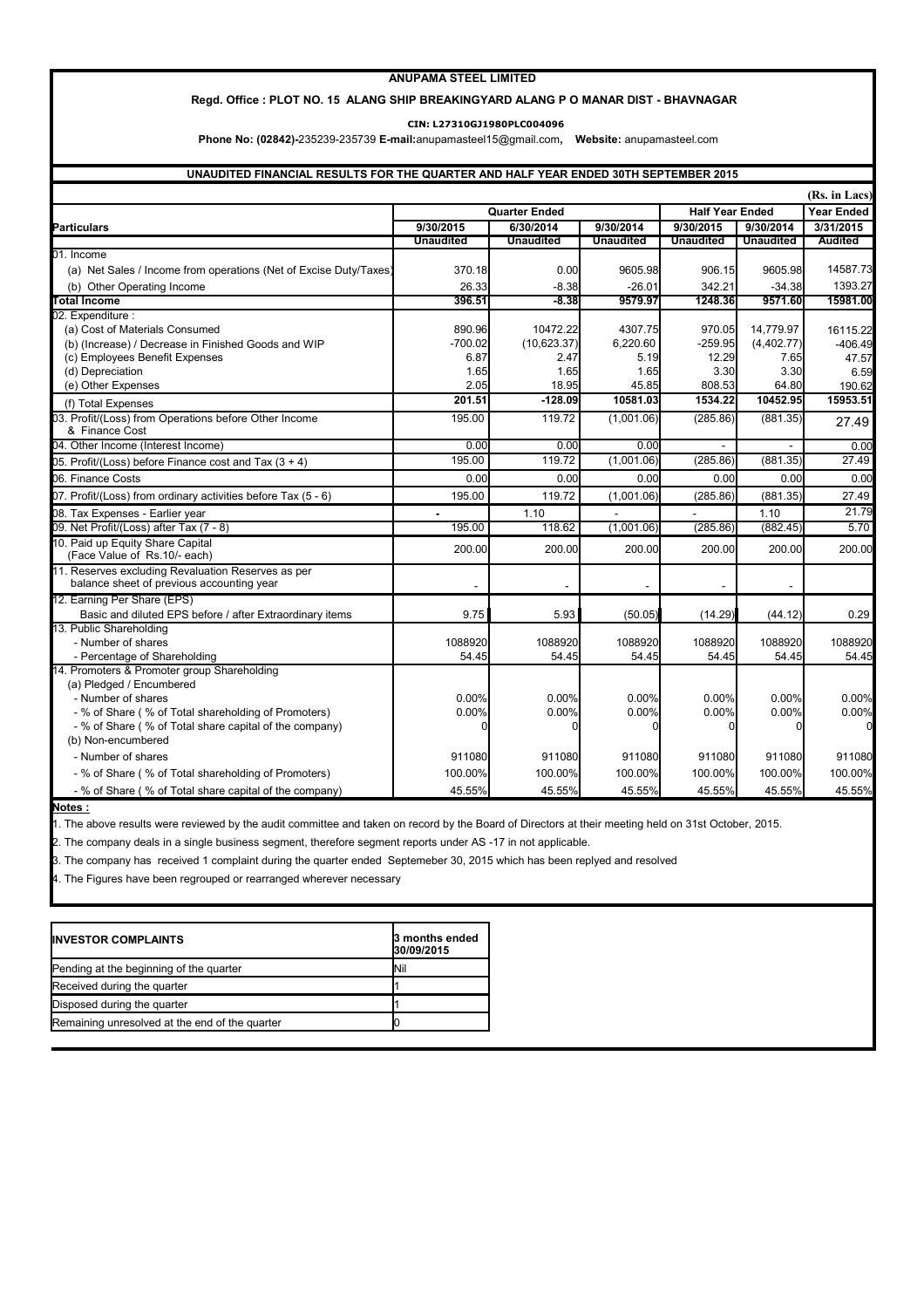| Statement of Assets and Liabilities as on 30th September 2015.                 |                             |                     |
|--------------------------------------------------------------------------------|-----------------------------|---------------------|
|                                                                                |                             | (Rs. in lacs)       |
| <b>Particulars</b>                                                             | As At<br>30/09/2015         | As At<br>31/03/2015 |
|                                                                                | <b>Unaudited</b>            | <b>Audited</b>      |
| <b>A. EQUITY AND LIABILITIES</b>                                               |                             |                     |
| <b>Shareholder's Funds</b>                                                     |                             |                     |
| <b>Share Capital</b>                                                           | 200.00                      | 200.00              |
| <b>Reserves and Surplus</b>                                                    | 1,135.94                    | 1,421.80            |
|                                                                                | 1,335.94                    | 1,621.80            |
| <b>Non-current Liabilities</b>                                                 |                             |                     |
| Long-term borrowings                                                           | 0.00                        | 5,240.58            |
| Other Long term liabilities                                                    | 6.31                        | 6.31                |
| Long-term provisions                                                           | 0.00                        | 0.00                |
|                                                                                | 6.31                        | 5,246.89            |
| <b>Current Liabilities</b>                                                     |                             |                     |
| Short-term borrowings                                                          | 157.35                      | 0.00                |
| Trade payables                                                                 | 13.23                       | 10,493.19           |
| Other current liabilities                                                      | 4.00                        | 51.10               |
| Short-term provisions                                                          | 87.00                       | 87.00               |
|                                                                                | 261.58                      | 10,631.29           |
| TOTAL                                                                          | 1603.83                     | 17499.98            |
| <b>B. ASSETS</b>                                                               |                             |                     |
| <b>Non-current Assets</b>                                                      |                             |                     |
| Fixed assets (Tangible)                                                        | 73.26                       | 76.56               |
| Non-current investments                                                        | 0.00                        | 10.50               |
| Long-term loans $\&$ advances                                                  | 146.67                      | 0.00                |
|                                                                                | 219.93                      | 87.06               |
| <b>Current Assets</b>                                                          |                             |                     |
| Inventories                                                                    | 700.02                      | 440.07              |
| Trade receivables                                                              | 1.69                        | 7,801.37            |
| Cash and cash equivalents                                                      | 418.01                      | 8,622.39            |
| Short-term loans and advances                                                  | 264.18                      | 547.34              |
| Other Current Assets                                                           | 0.00                        | 1.74                |
|                                                                                | 1,383.90                    | 17,412.92           |
| <b>TOTAL</b>                                                                   | 1603.83                     | 17499.98            |
| 5. Figures have been regrouped / rearranged / reclassified wherever necessary. | By order of the Board       |                     |
|                                                                                | For, ANUPAMA STEEL LIMITED  |                     |
|                                                                                |                             |                     |
|                                                                                | Sd                          |                     |
| Place: Bhavnagar                                                               | Chairman                    |                     |
| Date: 31/10/2015                                                               | <b>Mr Omprakash Agarwal</b> |                     |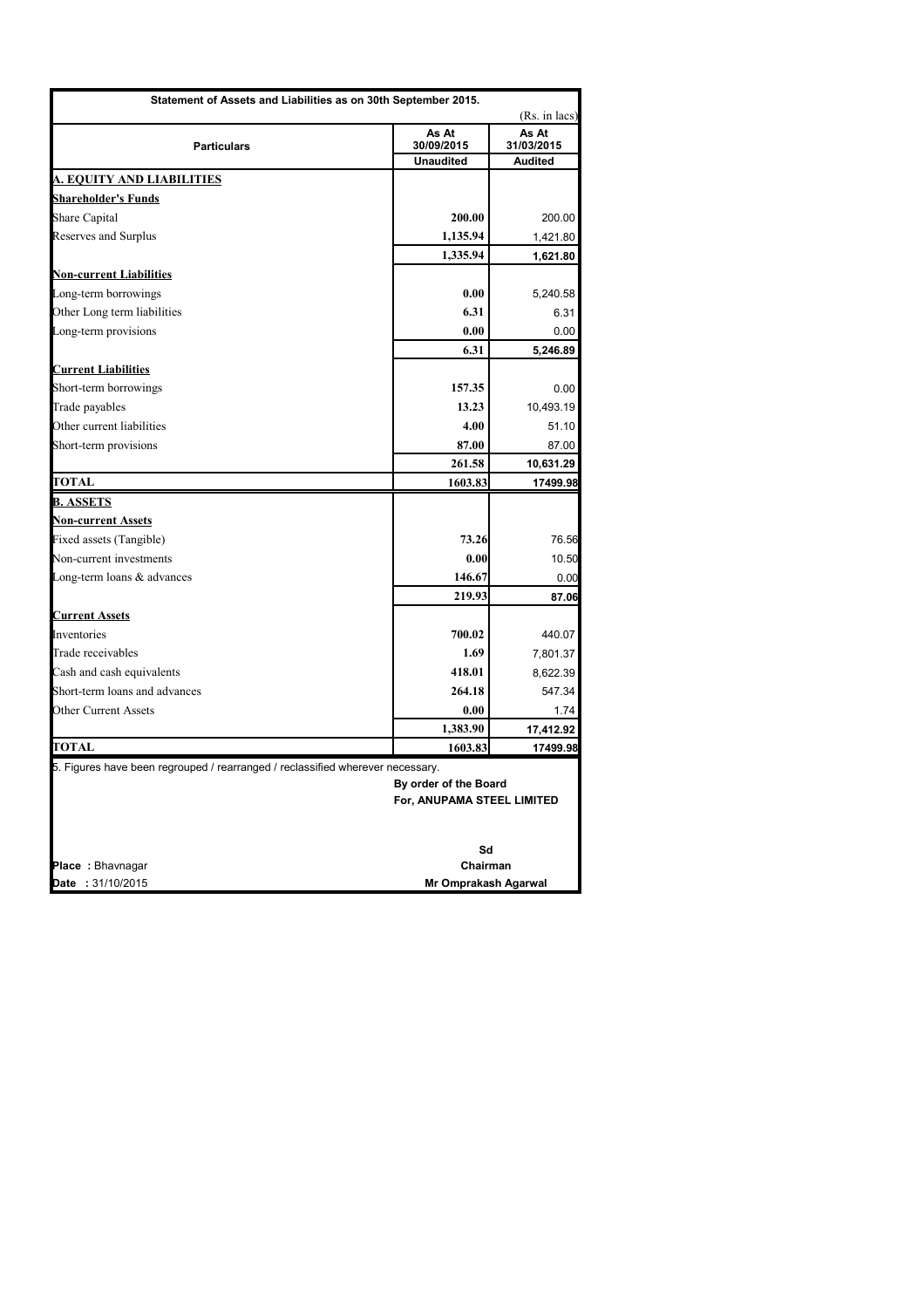|                | <b>ANUPAMA STEEL LIMITED</b>                                                                                                                                                                                |                                              |                                                   |                                           |                                                 |                                                |
|----------------|-------------------------------------------------------------------------------------------------------------------------------------------------------------------------------------------------------------|----------------------------------------------|---------------------------------------------------|-------------------------------------------|-------------------------------------------------|------------------------------------------------|
|                | Regd. Office: PLOT NO. 15 ALANG SHIP BREAKINGYARD ALANG P O MANAR DIST - BHAVNAGAR                                                                                                                          |                                              |                                                   |                                           |                                                 |                                                |
|                | PART-I<br>Statement of Standalone and Consolidated Audited Results for the Quarter and Year ended 31st March 2015                                                                                           |                                              |                                                   |                                           |                                                 | (Rs. in Lacs                                   |
|                |                                                                                                                                                                                                             |                                              |                                                   | <b>Standalone</b>                         |                                                 |                                                |
| Sr.            |                                                                                                                                                                                                             |                                              | <b>Quarter Ended</b>                              |                                           | <b>Year Ended</b>                               |                                                |
| No.            | Particulars                                                                                                                                                                                                 | 3/31/2015                                    | 12/31/2014                                        | 3/31/2014                                 | 3/31/2015                                       | 3/31/2014                                      |
|                |                                                                                                                                                                                                             | Audited                                      | <b>Unaudited</b>                                  | <b>Audited</b>                            | <b>Audited</b>                                  | <b>Audited</b>                                 |
| 1              | Income from operations                                                                                                                                                                                      |                                              |                                                   |                                           |                                                 |                                                |
|                | (a) Net Sales / Income from operations (Net of Excise Duty/Taxes)                                                                                                                                           | 3091.54                                      | 11496.18                                          | 1646.79                                   | 14587.72                                        | 11088.35                                       |
|                | (b) Other operating Income                                                                                                                                                                                  | 1463.13                                      | $-69.85$                                          | 28.90                                     | 1393.27                                         | 206.38                                         |
|                | Total income from operations (net)                                                                                                                                                                          | 4554.67                                      | 11426.33                                          | 1675.69                                   | 15981.00                                        | 11294.73                                       |
| $2^{\circ}$    | <b>Expenses</b><br>(a) Cost of materials consumed<br>(b) Changes in inventories of finished goods and WIP<br>(c) Employees benefit expense<br>(d) Depreciation & amortisation expense<br>(e) Other expenses | 134.49<br>3.015.82<br>23.53<br>1.65<br>62.62 | 15980.73<br>$-3422.31$<br>24.04<br>4.94<br>128.00 | 392.59<br>640.29<br>4.39<br>3.52<br>17.95 | 16115.22<br>(406.49)<br>47.57<br>6.59<br>190.62 | 971.20<br>9,968.91<br>54.90<br>14.05<br>252.12 |
|                | <b>Total Expenses</b>                                                                                                                                                                                       | 3238.10                                      | 12715.40                                          | 1058.75                                   | 15953.50                                        | 11261.18                                       |
| 3              | Profit/(Loss) from Operations before Other Income<br>& Finance Cost (1 - 2)                                                                                                                                 | 1,316.56                                     | (1,289.07)                                        | 616.94                                    | 27.49                                           | 33.55                                          |
| 4              | Other Income (Interest Income)                                                                                                                                                                              |                                              | 0.00                                              |                                           | $\overline{\phantom{a}}$                        |                                                |
| 5              | Profit/(Loss) before Finance cost and Tax $(3 + 4)$                                                                                                                                                         | 1,316.56                                     | (1,289.07)                                        | 616.94                                    | 27.49                                           | 33.55                                          |
| 6              | <b>Finance Costs</b>                                                                                                                                                                                        | 0.00                                         | 0.00                                              | 0.00                                      | 0.00                                            | 0.00                                           |
| $\overline{7}$ | Profit/(Loss) from ordinary activities before Tax (5 - 6)                                                                                                                                                   | 1.316.56                                     | (1.289.07)                                        | 616.94                                    | 27.49                                           | 33.55                                          |
| 8              | Tax Expenses - Earlier year                                                                                                                                                                                 | 20.69                                        | 1.10                                              | 7.86                                      | 21.79                                           | 15.71                                          |
| 9              | Net Profit/(Loss) after Tax (7 - 8)                                                                                                                                                                         | 1,295.87                                     | (1, 290.17)                                       | 609.08                                    | 5.70                                            | 17.84                                          |
| 10             | Paid up Equity Share Capital (Face Value of Rs.10/- each)                                                                                                                                                   | 200.00                                       | 200.00                                            | 200.00                                    | 200.00                                          | 200.00                                         |
| 11             | Reserves excluding Revaluation Reserves as per<br>balance sheet of previous accounting year                                                                                                                 | $\overline{a}$                               |                                                   |                                           |                                                 |                                                |
| 12             | <b>Earning Per Share (EPS)</b><br>Basic and diluted EPS                                                                                                                                                     | 64.79                                        | (64.51)                                           | 30.45                                     | 0.29                                            | 0.89                                           |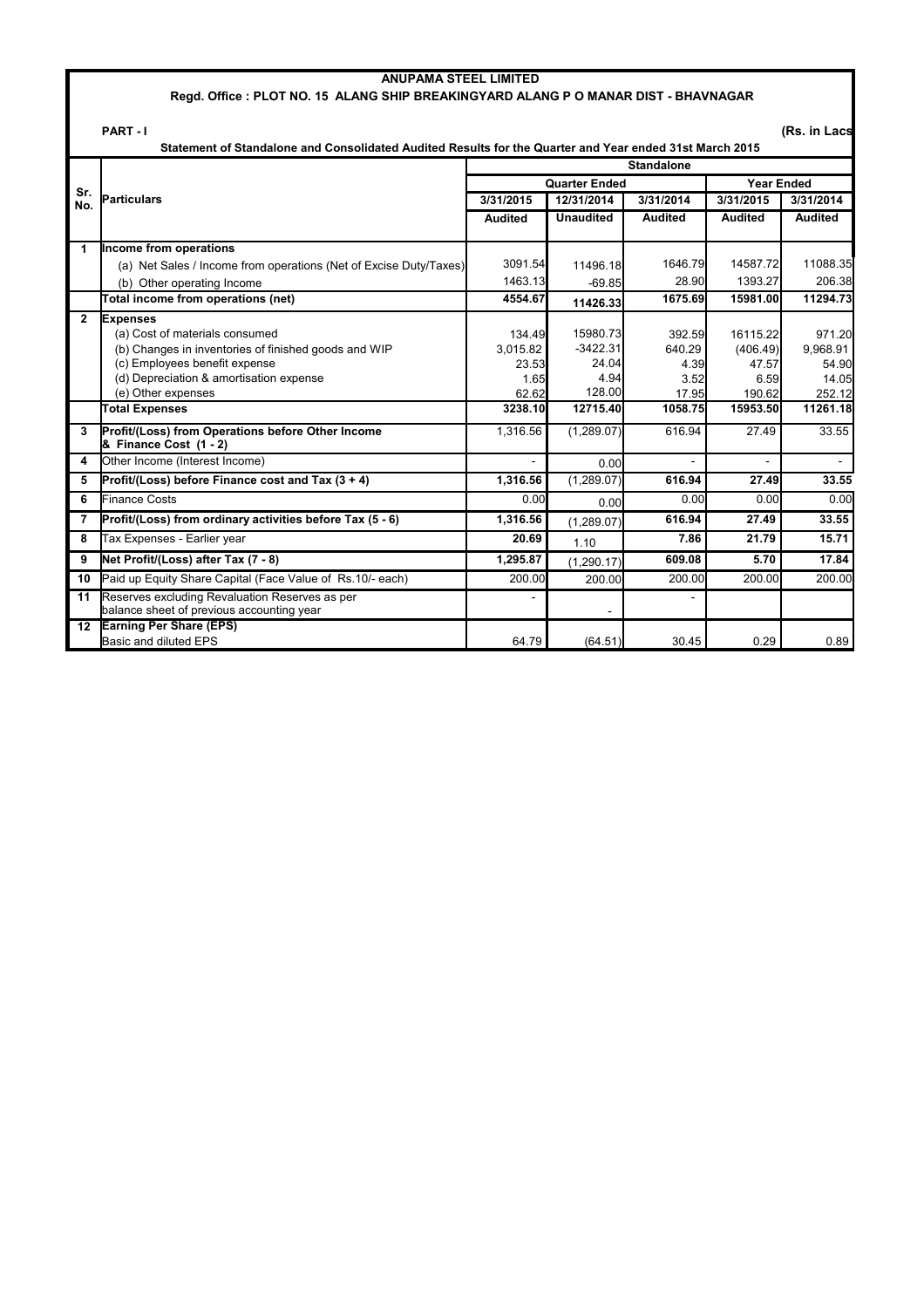|            | <b>PART-II</b><br>Select information for the Quarter and year ended 31st March 2015 |                              |                      |                   |                   |                |
|------------|-------------------------------------------------------------------------------------|------------------------------|----------------------|-------------------|-------------------|----------------|
|            |                                                                                     |                              |                      | <b>Standalone</b> |                   |                |
| Sr.<br>No. | <b>Particulars</b>                                                                  |                              | <b>Quarter Ended</b> |                   | <b>Year Ended</b> |                |
|            |                                                                                     | 3/31/2015                    | 12/31/2014           | 3/31/2014         | 3/31/2015         | 3/31/2014      |
| A          | <b>PARTICULARS OF SHAREHOLDING</b>                                                  |                              |                      |                   |                   |                |
| 1          | Public Shareholding                                                                 |                              |                      |                   |                   |                |
|            | - Number of shares                                                                  | 1172                         | 1172                 | 1172              | 1172              | 1172           |
|            | - Percentage of Shareholding                                                        | 54.55                        | 54.55                | 54.55             | 54.55             | 54.55          |
| 2          | Promoters & Promoter group Shareholding                                             |                              |                      |                   |                   |                |
|            | (a) Pledged / Encumbered                                                            |                              |                      |                   |                   |                |
|            | - Number of shares                                                                  |                              |                      |                   |                   | 0              |
|            | - % of Share (% of Total shareholding of Promoters)                                 | 0.00%<br>0.00%               | 0.00%<br>0.00%       | 0.00%<br>$0.00\%$ | 0.00%<br>0.00%    | 0.00%<br>0.00% |
|            | - % of Share (% of Total share capital of the company)                              |                              |                      |                   |                   |                |
|            | (b) Non-encumbered                                                                  |                              |                      |                   |                   |                |
|            | - Number of shares                                                                  |                              |                      |                   |                   |                |
|            | - % of Share (% of Total shareholding of Promoters)                                 | 100.00%                      | 100.00%              | 100.00%           | 100.00%           | 100.00%        |
|            | - % of Share (% of Total share capital of the company)                              | 45.55%                       | 45.55%               | 45.55%            | 45.55%            | 45.55%         |
| в          | <b>IINVESTOR COMPLAINTS</b>                                                         | 3 months ended<br>31/03/2015 |                      |                   |                   |                |
|            | Pending at the beginning of the quarter                                             | Nil                          |                      |                   |                   |                |
|            | Received during the quarter                                                         | Nil                          |                      |                   |                   |                |
|            | Disposed during the quarter                                                         | Nil                          |                      |                   |                   |                |
|            | Remaining unresolved at the end of the quarter                                      | Nil                          |                      |                   |                   |                |

**Notes :**

1 The above results have been reviewed by the audit committee and approved by the Board of Directors at their meeting held on 30th May 2014.

2 The company deals in a single business segment, therefore segment reports under AS -17 in not applicable.

3 The figures for three months ended 31/03/2014 and 31/03/2013, are the balancing figures between audited figures in respect of the full financial we can the published weart.

4 The figures are arranged or regrouped wherever it was necessary.